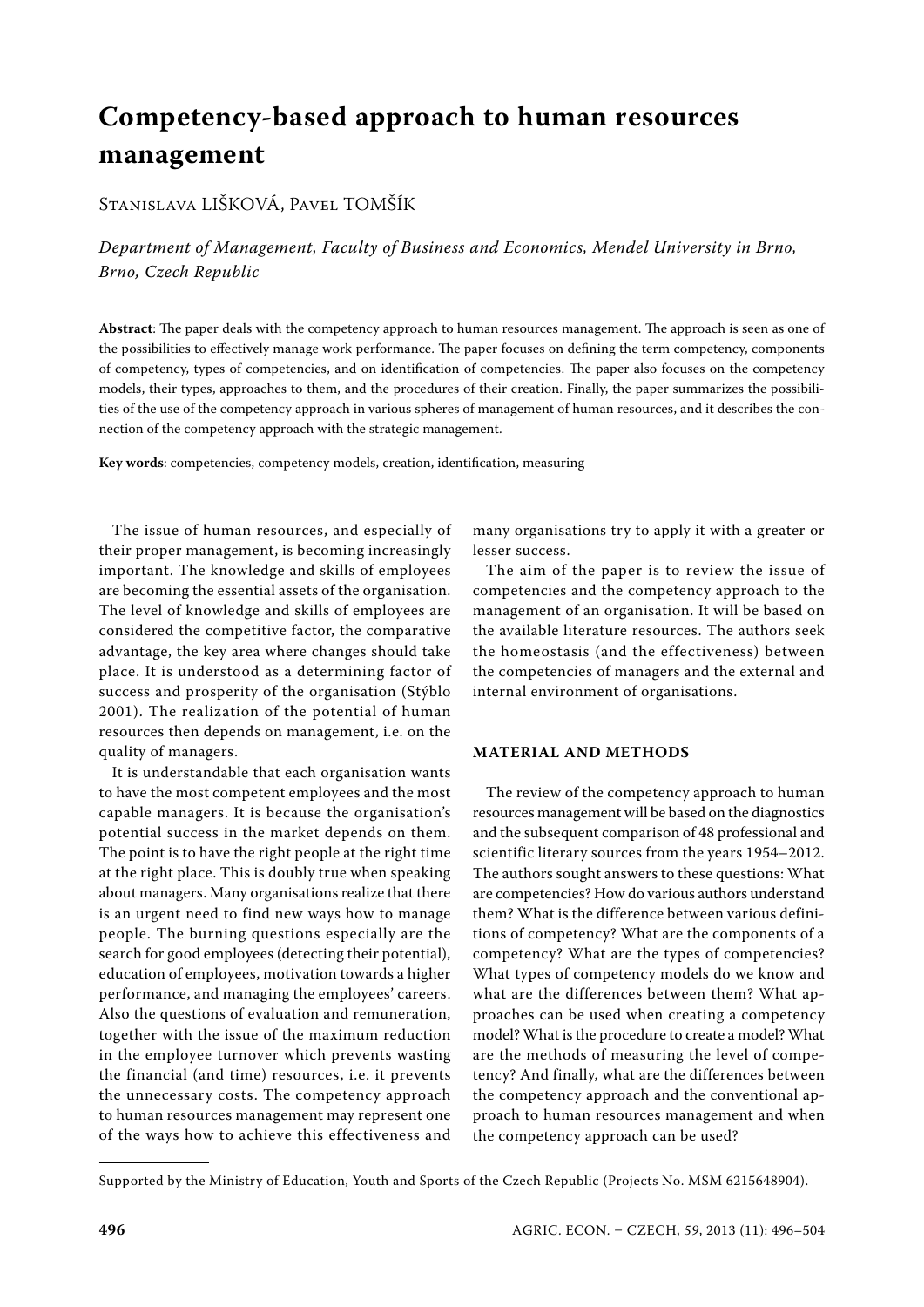## **RESULTS AND DISCUSSION**

In Czech, the term competency has two meanings: to have power (to be authorized) or to be able to perform some activity (the capacity, ability). Therefore, in the first case it is something given from the outside (usually by an external authority), while in the second case the competency means a person's intrinsic quality, his/her human capital. This second meaning is being associated with managerial competencies and it is the meaning the professional and scientific literature works with. English uses two terms with different meanings: "competence" and "competency" (Teodorescu 2006). "Competence" means the general ability to work well, or the authorization to do a certain job; "competency" means the ability to perform the tasks required in the job (skills, qualification). In the first case, it is about the effectiveness and entitlement, in the second case, it is rather the capacity, qualifications, potential (Armstrong 1999). In other words, "competence" refers to an activity, "competency" to a person. Many authors distinguish between the meanings of these two terms when translating them into Czech (Koubek 2003; Urban 2004). However, the definition of the difference varies, which makes the understanding to these concepts difficult. Kressová (2008) points out that a more suitable term to use in the Czech language is "capacity". Also from a legal point of view, this term is more appropriate because a manager who has the competency has also a legal power and responsibility. This conception would cause the superiority of the term competency over the term competence because it also includes the legal power and responsibility.

Competencies started to be an issue in the 1950s as a reaction to the inadequacy of the intelligence tests-based staff recruitment (Flanagan 1954; White 1959). At that time, experts recommended employers to focus on testing and evaluation of the capacity of the prospective employees, i.e. on their capabilities to use knowledge, skills, abilities, and personal characteristics when fulfilling job tasks instead of testing their intelligence (McClelland 1973; Lucia and Lepsinger 1999). Competency was defined by many authors (Boyatzis 1982; Woodruff 1992; Spencer and Spencer 1993; Prokopenko et al. 1996; Bedrnová 2000; Veber et al. 2000; Tureckiová 2004; Plamínek and Fišer 2005; Hroník 2008 and others). A summary can be found for example in Koubek's publication (2003): "Competency is the ability of a person to behave in the manner that is consistent with the requirements of hi/hers work (job) according to the parameters defined by the environment of the organisation, and thus to produce the required results. Competencies

are the dimensions of behaviour that affect job performance, the essential skills and talents that are necessary for a proper work performance, all the work-related personal characteristics, knowledge, skills, and personal values that encourage individuals to do their jobs well. Competency means those basic characteristics of human beings that cause their effective or outstanding performance".

The competency is therefore a behaviour that brings the required result. When the employee is competent (i.e. he/she does his/her job well or excellently) it means that three conditions have been met (Kubeš et al. 2004):

- (1) the employee has the appropriate personal characteristics, abilities, knowledge, skills, and experience,
- (2) he/she is motivated to work well; he/she sees the value of this and is willing to spend his/her energy on his/her job performance.
- (3) the environment enables his/her good performance.

To become competent for his/her job, the manager has to meet all these three conditions simultaneously. The absence of any of them makes the competent performance impossible.

A competency consists of several components; experts usually name some of these: motives, attitudes, values, skills, talent, intelligence, abilities, knowledge, know-how, experience, social roles, self-image, personal characteristics (Spencer and Spencer1993; Prokopenko et al. 1996; Lucia and Lepsinger 1999; Bedrnová 2000; Hay Group 2003, Kubeš et al. 2004). The components form a hierarchical pyramid (Lucia and Lepsinger 1999), concentric circles (Spencer and Spencer 1993; Bedrnová 2000), or are further divided into visible (skills, knowledge) and hidden ones (motives, personal characteristics, self-image, social role) (Hay Group 2003). In any case, the components always lead to a visible behaviour, which then indicates the presence of the competency (Lucia and Lepsinger 1999).

The expert opinions concerning differences existing between types of competencies and on the importance of these individual types diverge more than in the case of determination of the components. One of the basic classifications divides competencies into (1) threshold (basic) competencies and (2) distinguishing (high performance) competencies (Boyatzis 1982; Schroder 1989; Spencer and Spencer 1993). The difference between them lies in the chosen criterion of performance (required result). Threshold competencies encompass the minimum requirements for a job; distinguishing competencies enable to differentiate between the average and the outstanding performance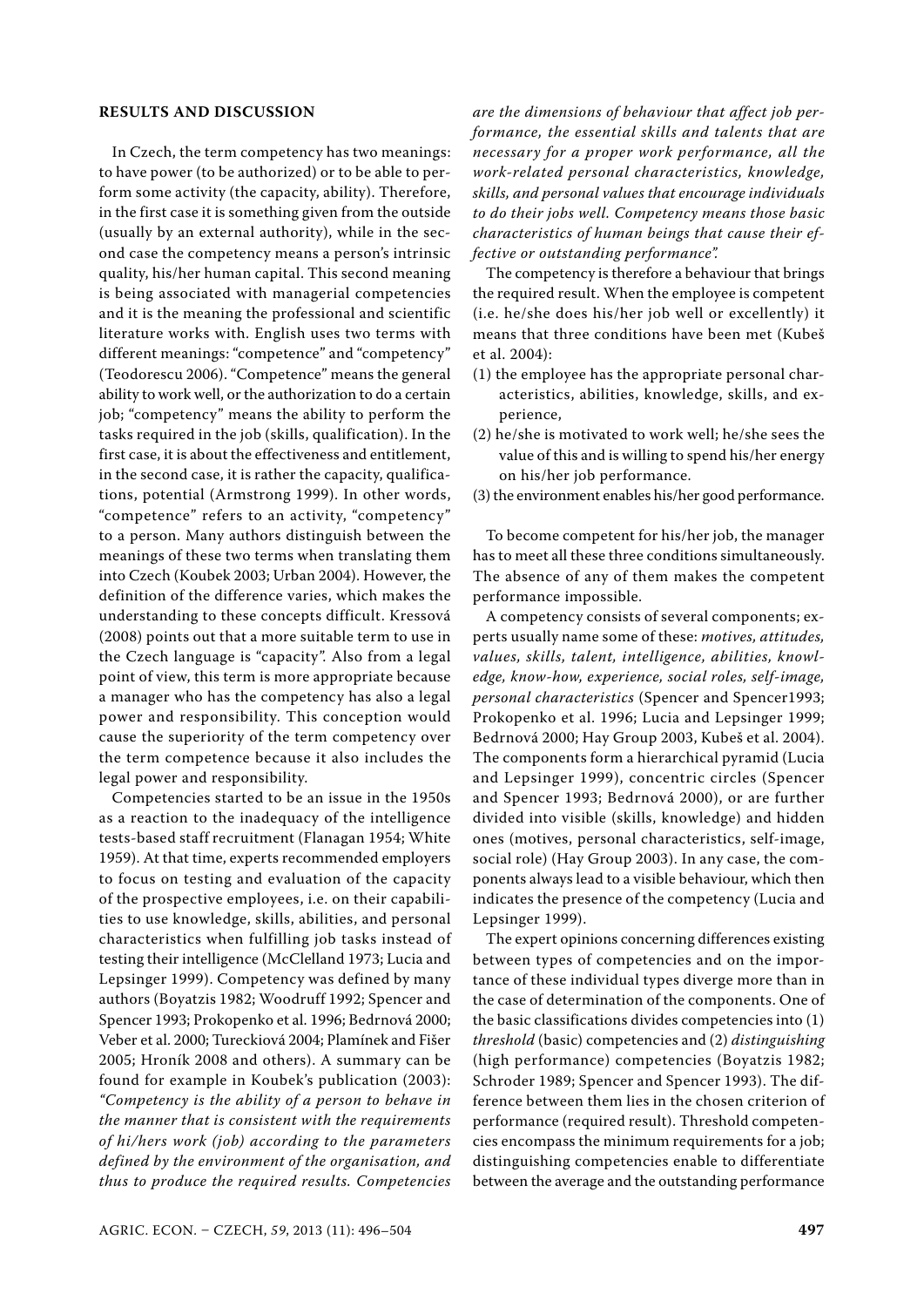and for that reason, they represent an extension to threshold competencies. Schroder (1989) identified 11 high performance competencies and divided them into 4 groups: cognitive, motivational, directional and performance competencies.

Another classification is the division of competencies into (1) hard (functional) and (2) soft (personality) ones, either in various terminological variations, or as a part of a further breakdown (Prokopenko et al. 1996; Carroll and McCrackin 1997; Donnel et al. 1997; Hroník 1999; Bedrnová 2000). Hard competencies are also referred to as technical, functional, or professional competencies. They include technical knowledge and skills that relate to a specific position or a specialized work, i.e. they actually represent qualification or education in a specific branch. With a certain simplification, we can say that these are the basic (threshold) competencies. Soft competencies are referred to as behavioural, social, interpersonal, or human competencies, i.e. their essence are the interpersonal relationships. They include all the components that relate to the work with people, such as the ability to lead, to communicate effectively, or to motivate. Besides this basic classification some authors also distinguish managerial competencies (Hroník 1999), team competencies (Carroll and McCrackin 1997), emotional competencies (Goleman 2000), or key competencies (Belz and Siegrist 2001):

- Managerial competencies consisting of skills and abilities that contribute to the outstanding performance of managers (Tyron 2003, cit. Kubeš et al. 2004).
- Team competencies relating to groups that are mutually interdependent and project-oriented, some of these competencies are the same as the individual ones, and some are specific because they define actions concerning the group/team.
- Emotional competencies consisting of skills related to the emotional intelligence (EQ) such as self-awareness, social awareness, self management, or management of relationships. Goleman (2000) considers this group the most important one because, according to his research, it is these competencies that enable an excellent professional performance. The other competencies (technical and cognitive) are considered the threshold ones that cannot ensure an excellent performance by themselves.
- Key competencies i.e. either the competencies that are important for all employees of the organisation (Carroll and McCrackin 1997) or the competencies that transcend the individual branches and can be applied in various fields (Belz and Siegrist 2001).

The effort to unify the terminology brought another classification of competencies (Klemp 1998): (1) practices, i.e. the things the people do in their work to achieve the required result (e.g. focus on the customer, motivating subordinates, etc.), and (2) characteristics, i.e. the knowledge, skills and other characteristics that allow people to fulfil their tasks (such as the strategic thinking, proactivity, etc.). There were also other authors who tried to sort and clarify the diverse classifications of competencies (Armstrong 1999; Hroník 2006; Švec et al. 2008, 2009).

Finally, we distinguish between (1) individual competencies and (2) competencies of organisations. Among the authors dealing with competencies of organisations, there are for example Prahald and Hamel (1990), Spencer and Spencer (1993), Gallon et al. (1995), Coyne et al. (1997), Ulrich and Lake (1997) and others. In general, their approaches can be summarized as follows: competencies of an organisation consist of the competencies of employees, or competencies of an organisation consist of the competencies of individuals and the competencies of teams, and if both these groups of competencies are complementary, then together they create a synergistic effect that leads to the key competency of the organisation. This key competency distinguishes the organisation from its competitors.

We can see that many competencies have their own "life cycle" that is contingent on the dynamics of the business environment – the competencies emerge, their importance grows, and as the circumstances change, they recede or completely disappear (Kubeš et al. 2004). In other words, the competencies that are extremely important to maintain the competitiveness in one period may not be enough in another period, so they lose their importance in favour of other competencies. According to Kovács (2009), the life cycle of all competencies doe not end in the same way; however, we can basically distinguish between these situations: decline, preservation, expansion, or creation of a competency.

## **Identification of competencies**

When applying the competency approach in the management of human resources, the key step is the identification of competencies. Experts have repeatedly paid an increased attention to this step in their publications (Hay Group 2003; Königová and Hron 2012). In order to create a competency model that the organisation could use for their training and development programs, improving staff recruitment procedures, and other HR activities, the first necessary step is to identify the behaviour that distinguishes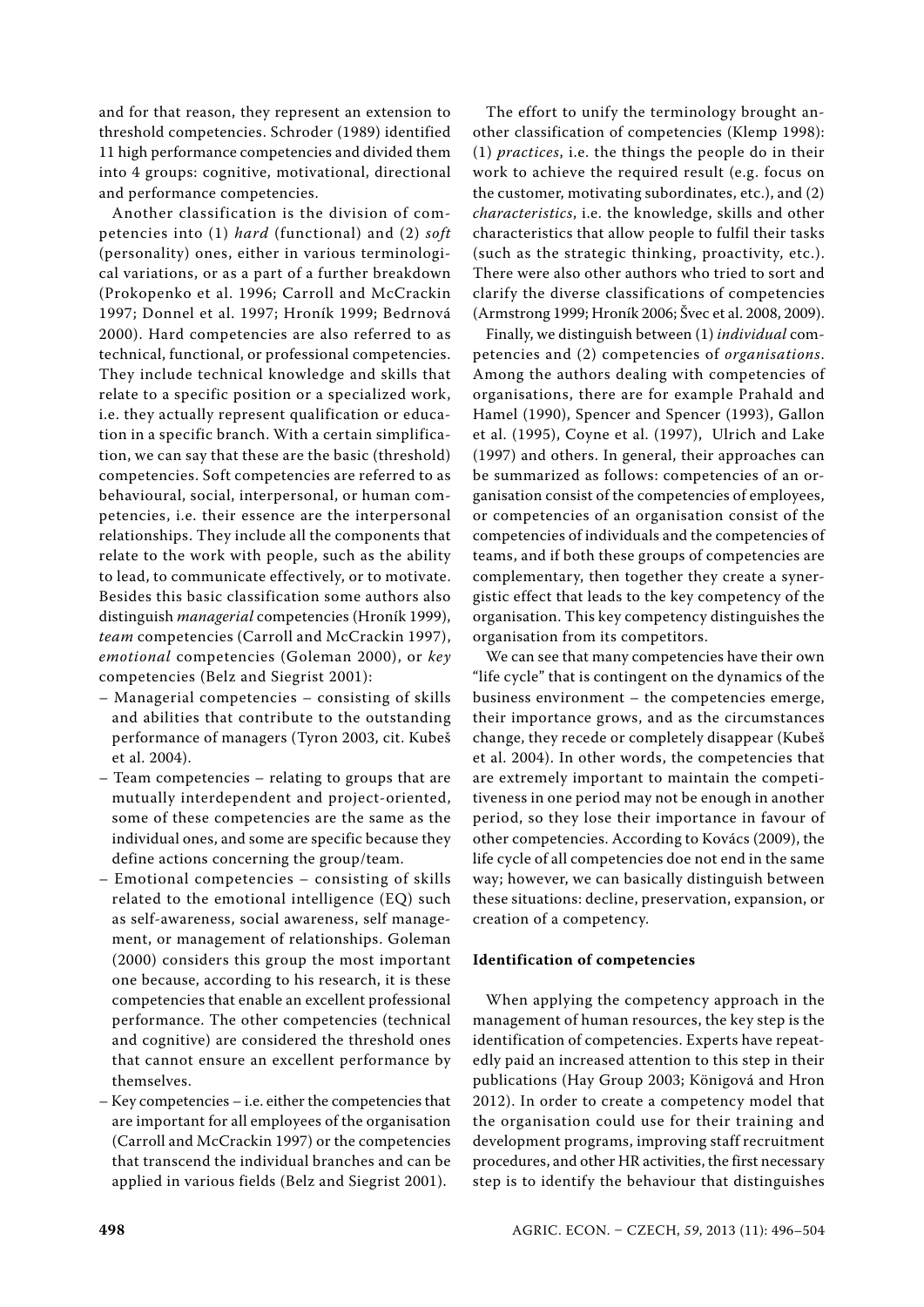the successful managers from the average and below average ones.

There are many methods and techniques for analysing jobs, job roles, and for the subsequent defining of competencies. Gael (1989) summarizes them in his extensive work; he enumerates up to 40 methods and techniques. Yet the projects aimed at identifying competencies show that there are some common fundamental phases that allow us to divide the process of the identification of competencies into several stages: (1) the preparatory phase,

- (2) data collection,
- (3) analysis and classification of information,
- (4) description and creation of the competency model,
- (5) verification and validation of the model.

Various projects can emphasize different phases, yet none of the phases should be missing. According to Kubeš et al. (2004), the above mentioned sequence does not apply to big, extensive research projects whose aim is to identify the generic (universal, general) managerial competencies. It applies to projects that are focused on identifying: (1) specific competencies, or the competencies that are "tailored" to a particular organisation or job, or (2) the competencies that constitute prerequisites for a high performance – projects that are focused on this type make up the vast majority.

Typical methods for obtaining data for the identification of competencies are structured interview, specifically the BEI (behavioural events interview), expert panel, and questionnaire survey (Hay Group 2003). The methods that are appropriate for the validation of the created model include 360-degree feedback, role playing, direct observations, development centres, tests of skills, questionnaires, and competency-based interviews (Königová and Hron 2012).

#### **Competency models**

Although competency tells us HOW should we do WHAT we do (and what is our responsibility) to achieve the required performance, it is not about creating a standard that would be the only possible. On the contrary, the competency allows the variability of behaviour. The essence of the competency model (as well as the essence of the individual competencies) is the fact that the same thing can be done in various ways, and we can still achieve approximately the same results. "A competency model does not mean creating of any standard; it is the way how to manage the diversity and performance" (Hroník 2007). If two managers in the same position achieve an excellent performance, even though they have different meth-

ods and competencies, the situation is in order and enables to achieve an even higher performance so that we can suggest a different development program for each manager.

As regards the applicability of competency models, we distinguish between (1) the key competency models, (2) the specific competency models, and (3) the generic competency models, where the specific competencies refer to all employees of the organisation, regardless of their position. The specific models are created for a specific position in a specific organisation; the generic models concern a specific position too, but across various organisations. (Kubeš et al. 2004). Hroník's (2005) basic classification distinguishes only between (1) the universal models and (2) the key competency models.

#### **Procedure of creation of a competency model**

Creation of a competency model follows the identification of competencies. However, there are some other questions that need to be answered – what will be the extent of the model, what procedure will be used, how to achieve the efficiency of the model, etc. (McLagan 1980; Marelli et al. 2005; Mansfield 2012). Creation of a competency model should include the following activities (Kubeš et al. 2004):

- Determination of the goal of the project the organisation must decide what should be achieved by using the new model (for example, improving the quality of customer services), so that the model can be aimed at those competencies that will lead to the achievement of the goal.
- Scope of the project and the target group this activity is based on the determination of the goal of the project. Depending on the goal, we identify groups of employees whose jobs will be affected by the model.
- Selection of approach the choice of the modelling approach depends on various factors, such as the aim of the project and its position in the organisation's strategy, key objectives of the organisation, its goals and aims concerning human resources, the level of development of the organisation, external conditions, etc. The easiest way is to use an existing model (so-called "borrowed" model), a more difficult way is to modify an existing project, and the most laborious way is to create a completely new model that is "tailored" to the target group.
- Assembling the project team the members of the project team should be: project leader whose task is to explain and advocate the project procedures and to gain support within the organisation, employees responsible for implementation and application of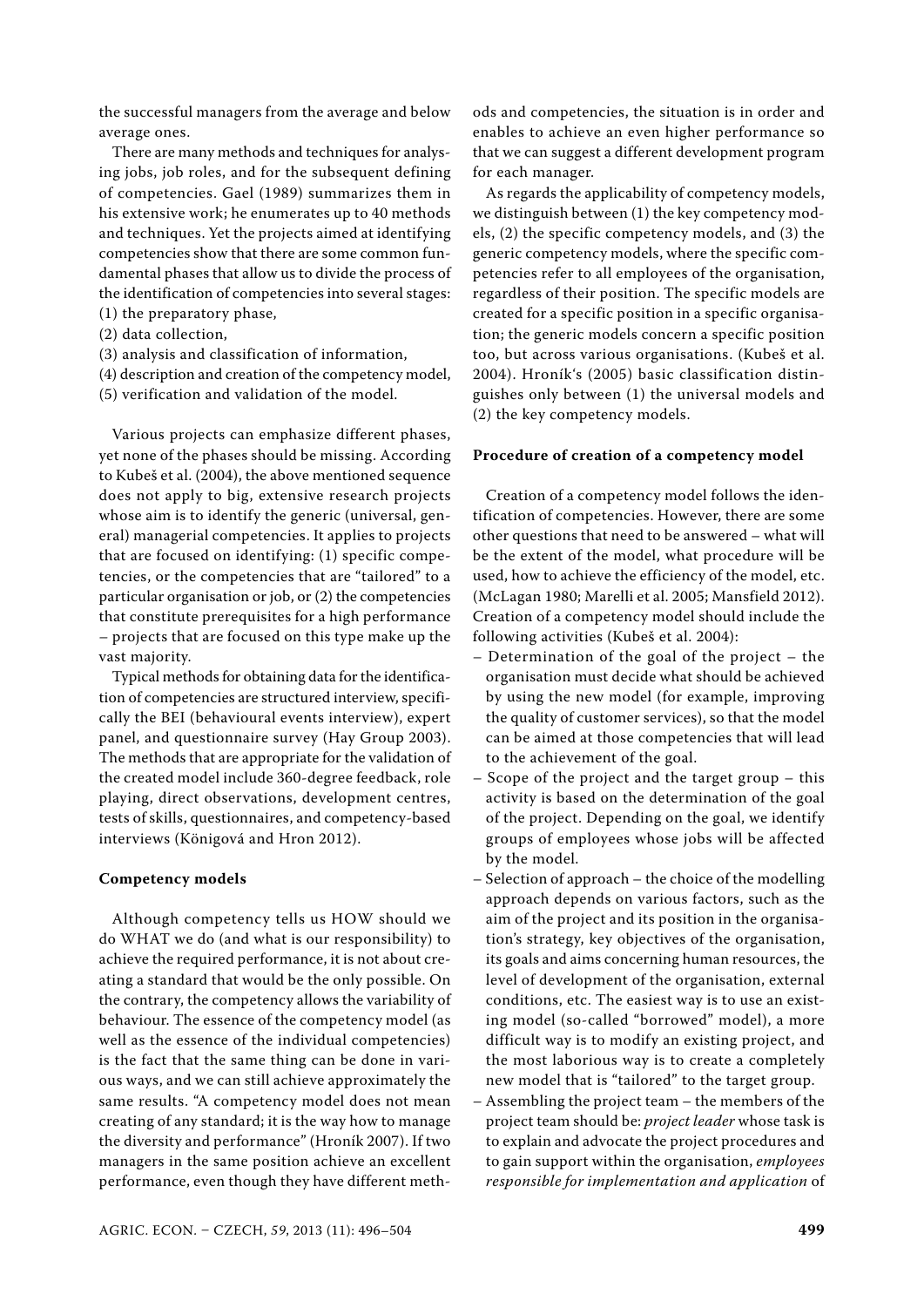the model, and key managers in the departments that will be affected by the model.

- Identification of the levels of performance in a given position – a competency model is based on the search for the answer to the question: What do successful managers do? To answer this question, it is necessary to define the criteria of an effective performance. Using these criteria, we are able to distinguish between the above average, average, and below average employees.
- Data collection and analysis this step concerns an actual identification of competencies. The result is a preliminary competency model.
- Validation of the competency model this means that after the creation of the model, it is necessary to verify its functionality, i.e. whether it really describes the behaviour through which the managers achieve the above average results. The most common method of model validation is to transform the description of behaviour into questionnaire questions and the subsequent use of the 360-degree feedback technique. The follow-up analysis shows very quickly if the questionnaire put the managers into "correct" categories and with what degree of accuracy.
- Preparation of the competency model for a practical use – this means the preparation of methodological materials and setting up processes related to the area of the use of the model: (1) selection of employees, (2) training and development, (3) evaluation, and (4) management of their careers.

Hroník et al. (2008) points out that the most important element when creating a competency model is to involve as many employees who will work with the resulting model as possible. He distinguishes between two groups of employees that are engaged in the creation of a model: decision-makers (those who have the right to make decisions) and opinion-makers (those who are not in a decision-making position. However, they have a natural authority)

There are several principles that according to Hroník (2007) need to be adhered to in order to achieve effectiveness of the competency model and to ensure that the model will be useful instead of rather causing complications. A functional competency model must be: (1) connecting, (2) user-friendly, (3) cohesive, (4) widely applicable, and (5) shared.

There are many approaches to the creation of competency models. Rothwell and Lindholm (1999) distinguish between: (1) a borrowed approach, (2) a tailored approach, (3) a combined approach. Mansfield (1996) speaks about (1) the single-job competency model and (2) the one-size-fits-all model; Lucia and

Lepsinger (1999) refer to (1) starting from scratch, or (2) starting with a validated competency model. Hroník (2007) divides the approaches according to the initial perspective into: (1) the socio-psychological approach (creation of the "bottom up" model, i.e. from individual employees to the entire organisation) and (2) the organisational (strategic) approach (creation of the "down from top" model, i.e. from the organisation as a whole to individual employees).

#### **Measuring level of competency**

Once the competencies are defined, it is necessary to measure their level, i.e. to find out to what degree the competencies in question are developed in the individual employees. Therefore, we are trying to identify the difference between the optimum and the actual state. Our further activities depend on this identification – they are aimed at the development of competencies and the elimination, or reduction of the identified difference. The essential question is the reliability of the chosen method. To be truly effective, a method must meet certain criteria, among which the most important are: (1) objectivity, (2) reliability, (3) standardization and (4) validity (Evangelu 2009). Besides, it is necessary to combine several of them.

The basic classification distinguishes between (1) methods based on a direct observation of the manifested behaviour (behavioural approach) and (2) other methods. The behavioural methods include the so-called analogue methods that examine the immediate behaviour following a certain stimulus. These include: group exercises, incoming mail method, role-playing, presentations, case studies, model behaviour, critical incident method (Kubeš et al. 2004; Kovács 2005). Analytical methods, on the other hand, try to isolate (and then measure) the essence of competencies in the sphere of the general human qualities. These methods are based on the assumption that there is a common group of personality characteristics and competencies that are universally required and useful. Stimulus situations (in contradistinction to analogue methods) do not have to match or resemble the reality in the organisation. This group of methods includes tests of mental abilities, questionnaires for identification of temperament, motivational tests, tests focused on the styles of leadership and management, and other, mainly psychometric techniques (Kubeš et al. 2004).

Other frequently used indirect methods include the competency based interview, the 360-degree feedback evaluation, or the self-evaluation. Because it is useful to combine several methods, we can sometimes use the assessment or development centres.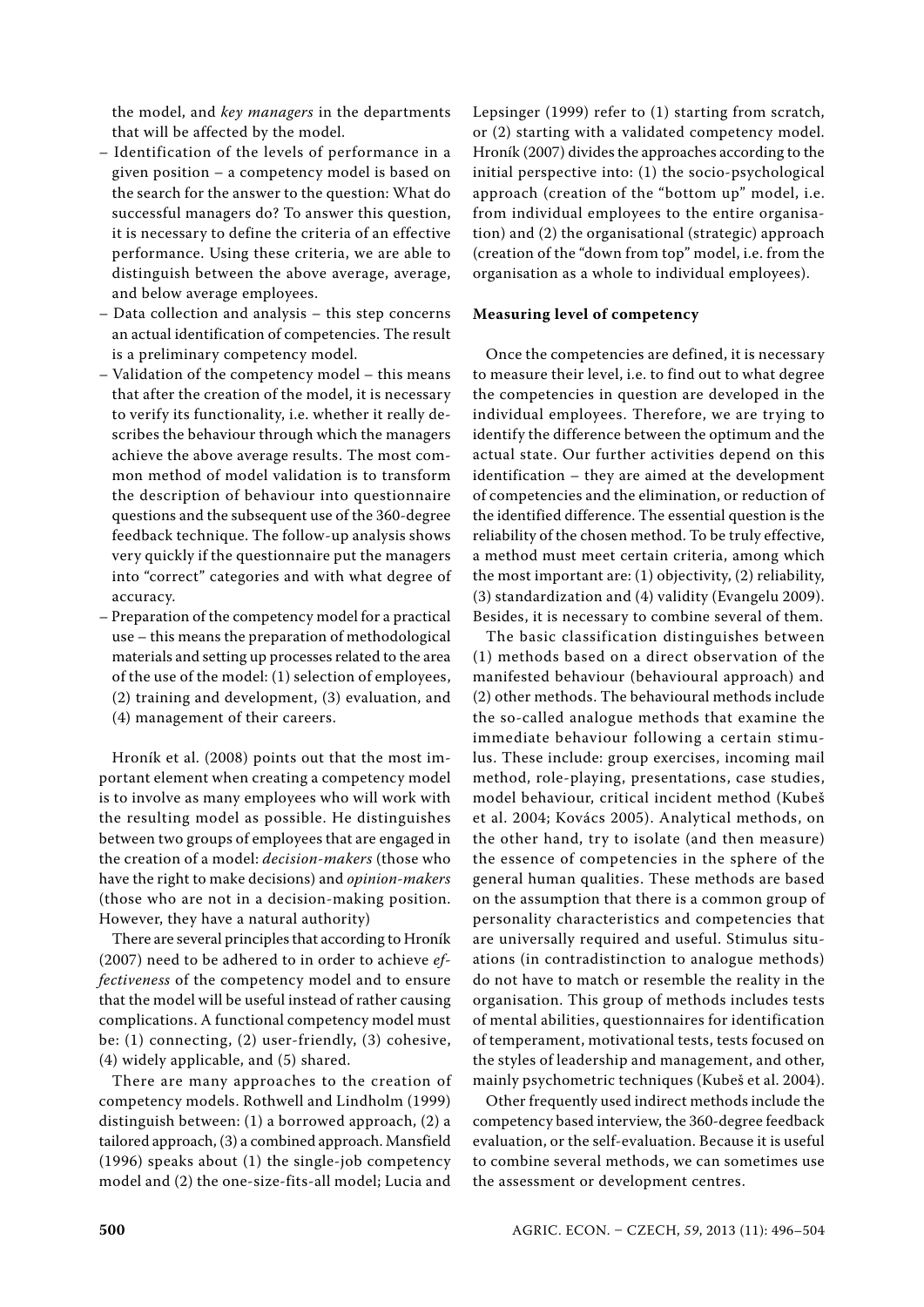# **Competency approach to human resources management**

Human resources management (HRM) can be conceptually understood as a strategic and sophisticated, logical approach to management of the organisation's most valuable assets – people who work there and who individually and collectively contribute to achieving the organisation's economic goals (Armstrong 1999). Technology represents only a short-term competitive advantage, the only sustainable competitive advantage are the employees who resonate with their organisation. (Hroník 2005).

A prerequisite for achieving an effective job performance is the harmonization of the following three essential factors: individual competencies, job's demands, and organisational environment (Figure 1). By the effective job performance, we mean the achievement of concrete results that are required for a given position. These results are achieved through a specific behaviour which is consistent with the policies, procedures and conditions in the organisation (Boyatzis 1982). This specific form of behaviour of employees is based on their personal characteristics and abilities that can be called competencies.

Competencies are only relevant when speaking about a particular work activity. If we know the activity and its demands, we are able to identify the required competencies and we can subsequently measure them, or work with them (Kubeš et al. 2004).

The existence of a competency system in the organisation may provide an invaluable foundation for integrating the key individual activities and for using a coherent approach to managing people (Armstrong 1999). The integration of the elements of human resources management into the system of competencies is shown in Figure 2. According to the competency approach to human resources management, the se-



Figure 1. Model of an effective job performance (Boyatzis 1982)

lection and recruitment of employees focuses on the performance rather than on the content of the work. It means that each job has to have defined its profile of competencies and performance criteria. The candidates for the job have to prove that they have these competencies, or that they have already demonstrated them somehow, or that their personal competencies are likely to lead to a proper job performance. The performance management is a process of evaluating and improving the job performance. It concerns not only the job outputs, but also the behaviour that leads to these outputs. Evaluation shows us what needs to be done to rectify the behaviour and to improve the performance. The easiest way to evaluate the behaviour is to have some agreed dimensions of competency and to use them. According to the competency approach, the development of employees means in particular the development of competencies that are necessary to perform a particular job, or to hold a higher post (in preparation for the candidate's promotion), etc. The bases for the evaluation are the defined, specific dimensions of competency (whether for the job or for the organisation as a whole). The assessment centres are used for the identification of needs concerning development and the development centres for increasing competencies. Remuneration based on competencies is characterized by the fact that the wage depends on the achievement of the defined level of competency. This approach is used in the performance-based evaluation and remuneration systems (Armstrong 1999).

Kubeš et al. (2004) also claim that the competency approach, thanks to its wide applicability, represents a foundation for an integrated system of human resources management in an organisation. Competencies then become the linking element of all activities. They may help to clarify what behaviour should be encouraged, remunerated, and developed. They clearly define the performance requirements, responsibilities, and career management. Competencies also reflect the organisation's values and mission; they are a part of the organisation's culture. In Figure 3, Kubeš et al. (2004) showed the possibilities of the use of competencies in the processes of human resources management. Unlike Armstrong (1999), they emphasize the connection between competencies and the organisation's values, mission, and culture. This connection stems from the fact that competencies arise, or a competency model is created, in collaboration with the organisation's management, and therefore they reflect these aspects. These authors also emphasize the importance of the software support which enables managers to work with large amounts of data and helps them in making some decisions.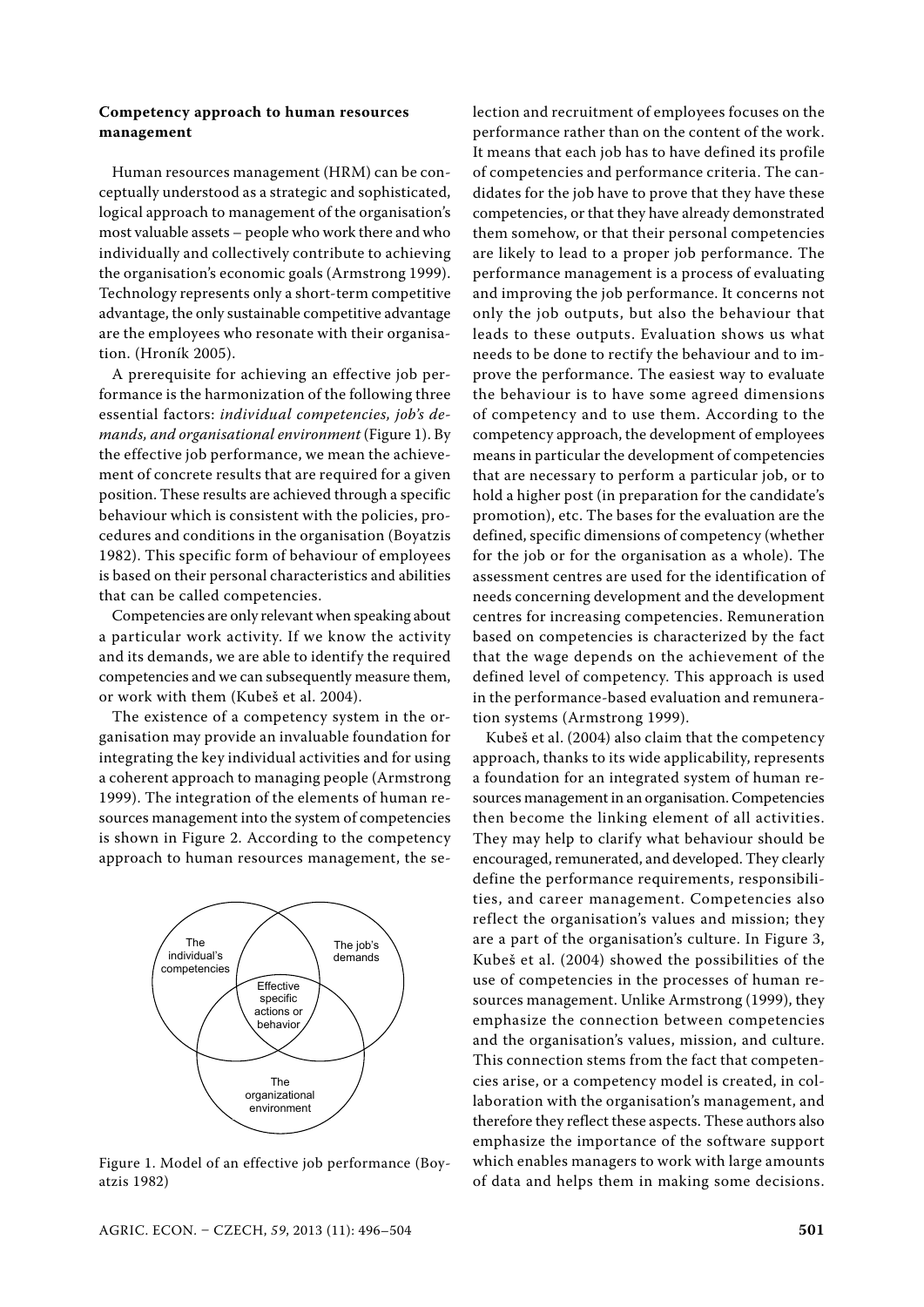

Figure 2. Integrated human resources management based on competencies (Armstrong 1999)

Such an integrated system represents a good base for long-term fulfilment of the organisation's strategic objectives in changing economic conditions. Due to the competency-oriented approach to management, the organisation can:

- choose competent employees and place them into right positions,
- use more objective and fairer remuneration systems,
- assess own readiness to achieve the strategic goals,
- systemically ensure development of employees and make it consistent with the organisation's strategic objectives,
- train managers to fulfil future aims and plans,
- optimize the career growth of employees (Kubeš et al. 2004)

Plamínek and Fišer (2005) also claim that there is a connection between all the successes and failures of an organisation and competencies of its employees. For this reason all problems can be resolved through competencies (so-called competency rule). These authors deal with leadership and management of organisations that is based on competencies



Figure 3. Use of competencies within the framework of

(Management by Competencies, MBC). The essence of this approach is the harmony between the world of "human resources" (the potential to performance) which defines the organisation's possibilities and the world of "human work" (the real performance) which is based on performance requirements.

Hroník (2007) suggests that the competency model needs to be linked to the business strategy and the HR strategy as well as to the individual HR activities. When the competency model is connected with the business strategy and the HR strategy then, in terms of strategic management, we speak about the vertical integration. The situation when the individual HRM activities are interconnected by the competency model is called the horizontal integration. When the competency model represents the connection between the business strategy and the HRM strategy it becomes a practical tool for vertical integration. However, many organisations have competency models that lack integration, especially on the vertical level.

There are several reasons why the competency approach has the potential to surpass the other approaches:

- it orients on behaviour it focuses on the behaviour of managers, on the things they really do instead of those they should do or they say they do,
- it follows the Pareto principle (i.e. the 80/20 rule) – it concentrates on the essential activities that lead to the success of the organisation,
- it is connected not only with the efficiency of individuals, but with the efficiency of the whole department or the entire organisation (Kubeš et al. 2004).

# **CONCLUSIONS**

After comparing 48 scientific literature sources, we can conclude that the quality of managers significantly affects not only the existence and development of organisations but consequently also the whole economy. An organisation can be effective only if it is managed by experienced and capable managers (Dytrt 2004). Requirements concerning managers must be based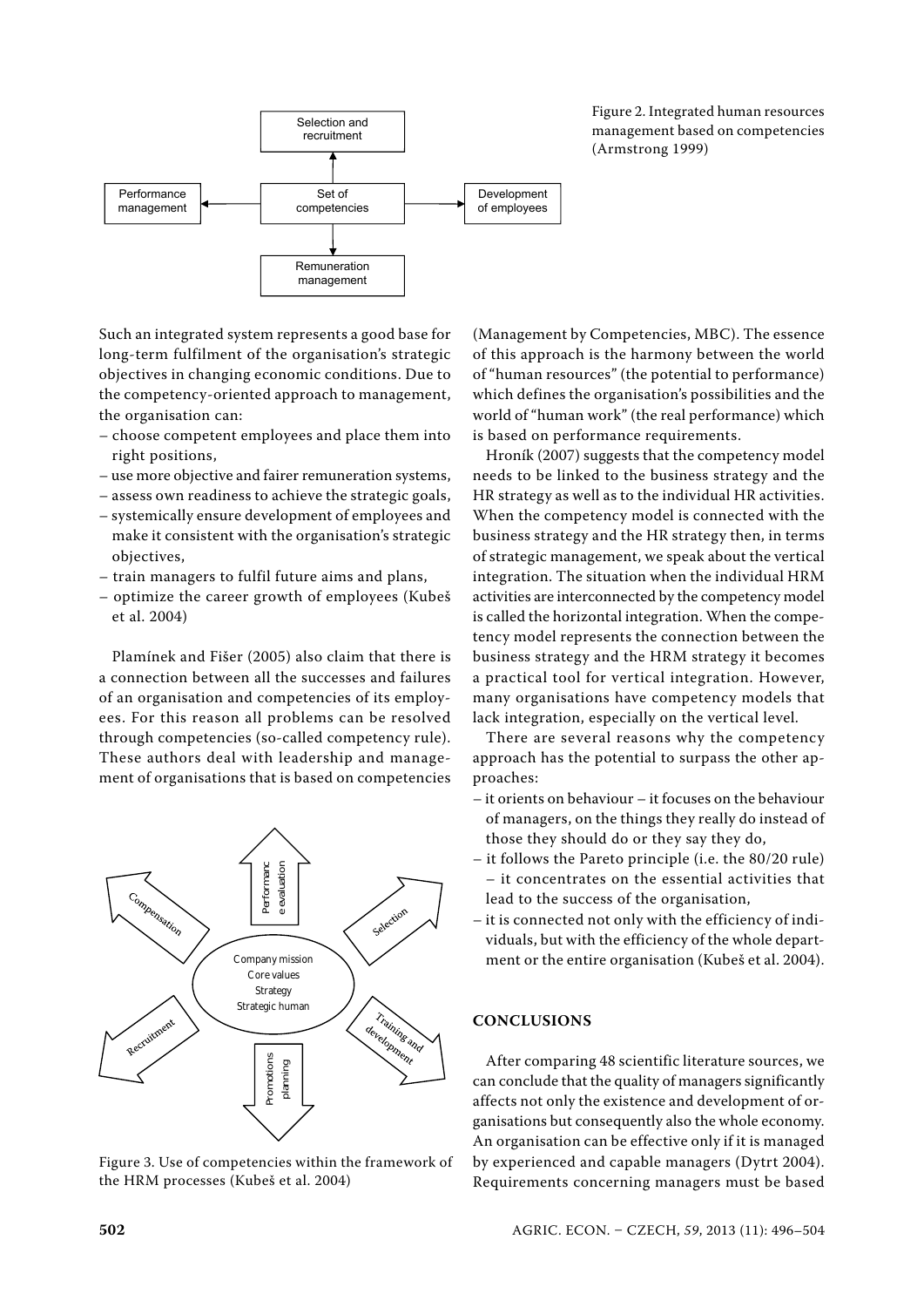on the idea of the environment in which these people will operate (Souček 2001). Yet, the search for the ideal characteristics of human capital of a manager, the so-called personality approach, did not prove to be effective. Experts have agreed only on a minimum of these characteristics. Kubeš et al. (2004) claim that it is not more than 10%; and even if we find a manager who has such characteristics, it does not necessarily mean that he/she will be successful. He/she only has the potential (the best inputs).

The alternative, then, is the competency approach. It focuses on the "ability of a manager to behave in a manner that is consistent with the requirements of his/her job in the given environment and thus to achieve the required results" (Boyatzis 1982), i.e. it deals with managerial competencies. By its definition, the competency approach focuses on influencing behaviour (outputs), or the utilization of human capital by the appropriate motivation. The required personal development of managers (in this case it means increasing the current competencies and acquiring new ones) can be understood as an effort to increase the level of the managerial performance so that it gets closer to the level of the performance required by the organisation.

# **REFERENCES**

- Armstrong M. (1999): Personální management. (Personal Management.) 1st ed. Grada Publishing, Prague; ISBN 80-7169-614-5.
- Bedrnová E. (2000): Kompetence jako zdroj a základní projev optimálního uplatnění člověka v životě a práci. (Competencies as a source and a basic manifestation of people in life and work.) Psychologie v ekonomické praxi, 35: 7–15.
- Belz H., Siegrist M. (2001): Klíčové kompetence a jejich rozvíjení: východiska, metody, cvičení a hry. (Key Competencies and their Development: Origins, Methods, Training, and Games.) 1st ed. Portál, Prague; ISBN 80- 7178-479-6.
- Boyatzis R.E. (1982): The Competent Manager: A Model for Effective Performance. 1st ed. John Wiley & Sons, New York; ISBN 0-471-09031-X.
- Carroll A., McCrackin J. (1997): The competent use of competency based strategies for selection and development. Performance Improvement Quarterly, 11: 45–63.
- Coyne K.P., Hall S.J.D., Clifford P.G. (1997): Is your core competence a mirage? The McKinsey Quarterly, No. 1: 40–54.
- Donnelly J.H. Jr., Gibson J.L., Ivancevich J.M. (1997): Management. 1st ed. Grada Publishing, Prague; ISBN 80- 7169-422-3.
- Dytrt Z. a kol. (2004): Manažerské kompetence v Evropské unii. (Managerial competencies in human resources management.) 1<sup>st</sup> ed. C.H. Beck, Prague; ISBN 80-7179-889-4.
- Evangelu J.E. (2009): Diagnostické metody v personalistice. (Diagnosti Methods in HRM.) 1<sup>st</sup> ed. Grada Publishing, Prague; ISBN 978-80-247-2607-6.
- Flanagan J.C. (1954): The critical incident technique. Psychological Bulletin, 51: 327–358.
- Gael S. (1988): Job Analysis Handbook for Business, Industry and Government. John Wiley & Sons Inc., New York; ISBN 0-471-87237-7.
- Gallon M.R., Stillman H.M., Coates D. (1995): Putting core competency thinking into practice. Research-Technology Management, 38: 20–28.
- Goleman D. (2000): An EI-based theory of performance [online]. Available at http://www.eiconsortium.org/ pdf/an\_ei\_based\_theory\_of\_performance.pdf (accessed 2010-02-09).
- Hay Group (2003): Using Competencies to Identify High Performers: An Overview of the Basics [online]. Available at http://www.haygroup.com/downloads/uk/ Competencies\_and\_high\_performance.pdf (accessed 2013-02-06).
- Hroník F. (1999): Jak se nespálit při výběru zaměstnanců. (How to Avoid Mistakes when Selecting Employees.) 1st ed. Computer Press, Brno; ISBN 80-7226-161-4.
- Hroník F. (2005): Poznejte své zaměstnance: vše o Assessment Centre. (Learn about your Employees: all about the Assessment Centre.) 2<sup>nd</sup> ed. ERA, Brno; ISBN 80-7366-020-2.
- Hroník F. (2006): Hodnocení pracovníků. (Evaluation of Employees.) 1st ed. Grada Publishing, Prague; ISBN 80-247-1458-2.
- Hroník F. (2007): Rozvoj a vzdělávání pracovníků. (Development and Education of Employees.) 1st ed. Grada Publishing, Prague; ISBN 978-80-247-1457-8.
- Hroník F. a kol. (2008): Kompetenční modely: projekt ESF Učit se praxí. (Competence Models: ESF Project How to Learn through Practice.) 1<sup>st</sup> ed. Motiv Press, Brno; ISBN 978-80-904133-2-0.
- Klemp G.O. (1998): Leadership Competencies: Putting it All Together [online]. Available at http://interactive. cambriaconsulting.com/cambria\_demo/DEMO/docs/ Consulting\_Leadership\_Competencies.pdf (accessed 2013-02-06).
- Koubek J. (2003): Anglicko-český výkladový slovník personalistiky. (English-Czech Distionary of HRM.). 1st ed. Management Press, Prague; ISBN 80-7261-080-5.
- Kovács J. (2009): Kompetentní manažer procesu. (A Competent Process Manager.) 1st ed. Wolters Kluwer CR, Prague; ISBN 978-80-7357-463-5.
- Königová M., Hron J. (2012): Methodology for the identification of managerial competencies in knowledge-